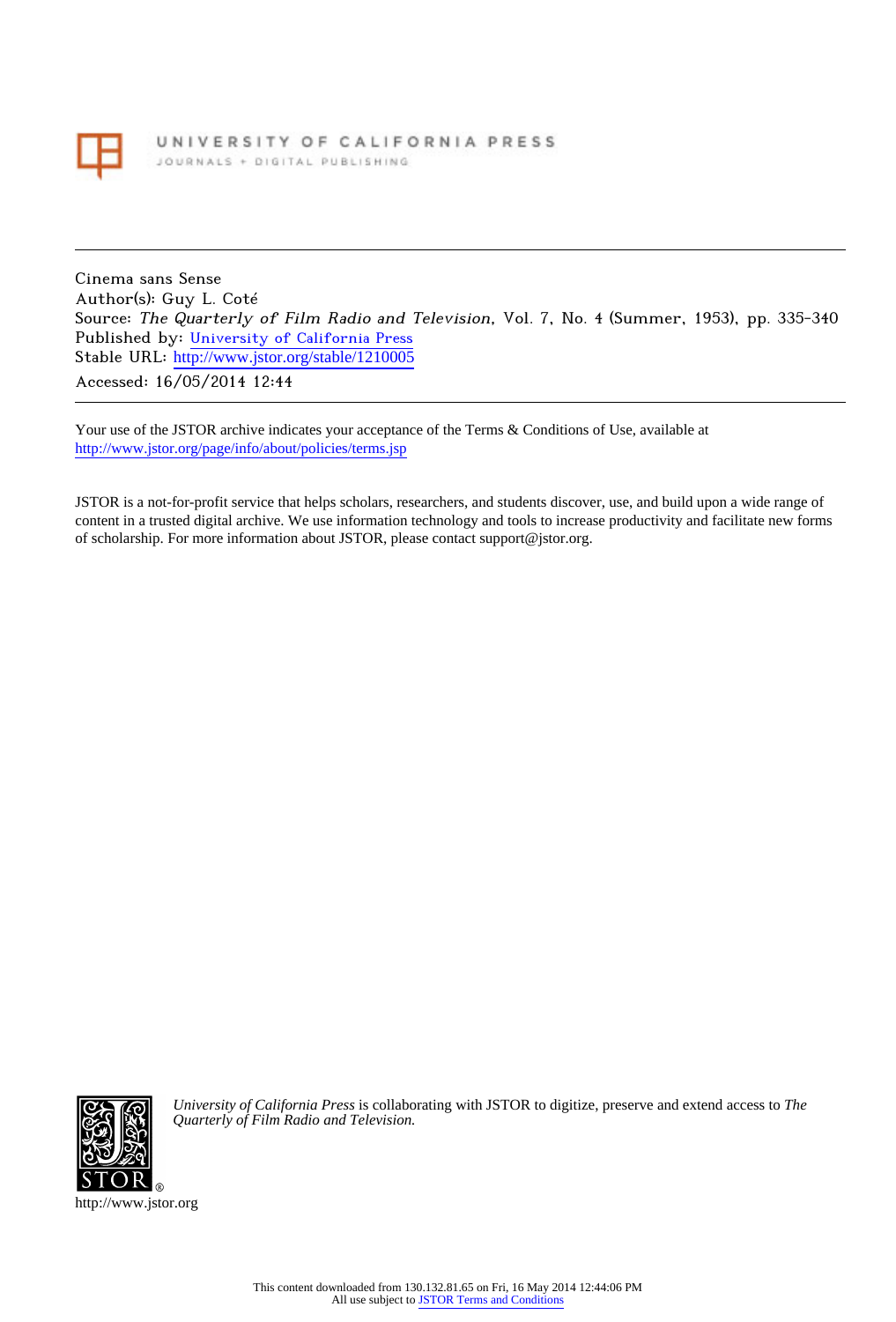## **Cinema sans Sense**

**GUY L. COTE is a twenty-seven-year-old Canadian who spent five years studying at**  duced a documentary on skiing, Sestrieres 1949. He is at present directing films for the **National Film Board of Canada.** 

**A CHILD WHO has played with a new toy long enough to become tired of it will naturally want to destroy it or throw it away. Indeed, who hasn't tried to scratch the eyes out of an old teddy bear at least once in his life? The novelty has worn off, the house of cards is brushed aside gleefully. And this is exactly what the avantgarde movement is now trying to accomplish with our newest and most complicated art form: it seems that some Parisian intellectuals have vowed to destroy the cinema.** 

**A new movement (or should we say a new cult?) has mush**roomed in St. Germain-des-Prés. It has flourished because youth **breeds eccentricity, and because eccentricity soon becomes an end in itself. It has flourished because the motion picture had, until this new movement appeared, been the only valid art form on which a concentrated destructive attack had not been launched within the last hundred years. Briefly, the movement wants to achieve a fourfold purpose: destroy the image by making it unbearably banal or completely unrecognizable; add a sound track bearing little or no relation to the picture; introduce a new screen of irregular shape and strewn with random objects; and finally, plant demonstrators in the audience in order to awaken the spectator into a more active participation not only with the film but with the producer, the manager of the theater, the projectionist, and the police. To illustrate their meaning, Jean Isodore Isou and his pupil, Maurice Lemaitre, have each made a film-the first**  called Traité de bave et d'éternité-the second, Le film est déjà commence? Members of the same group have also made a com-

**E 335 J**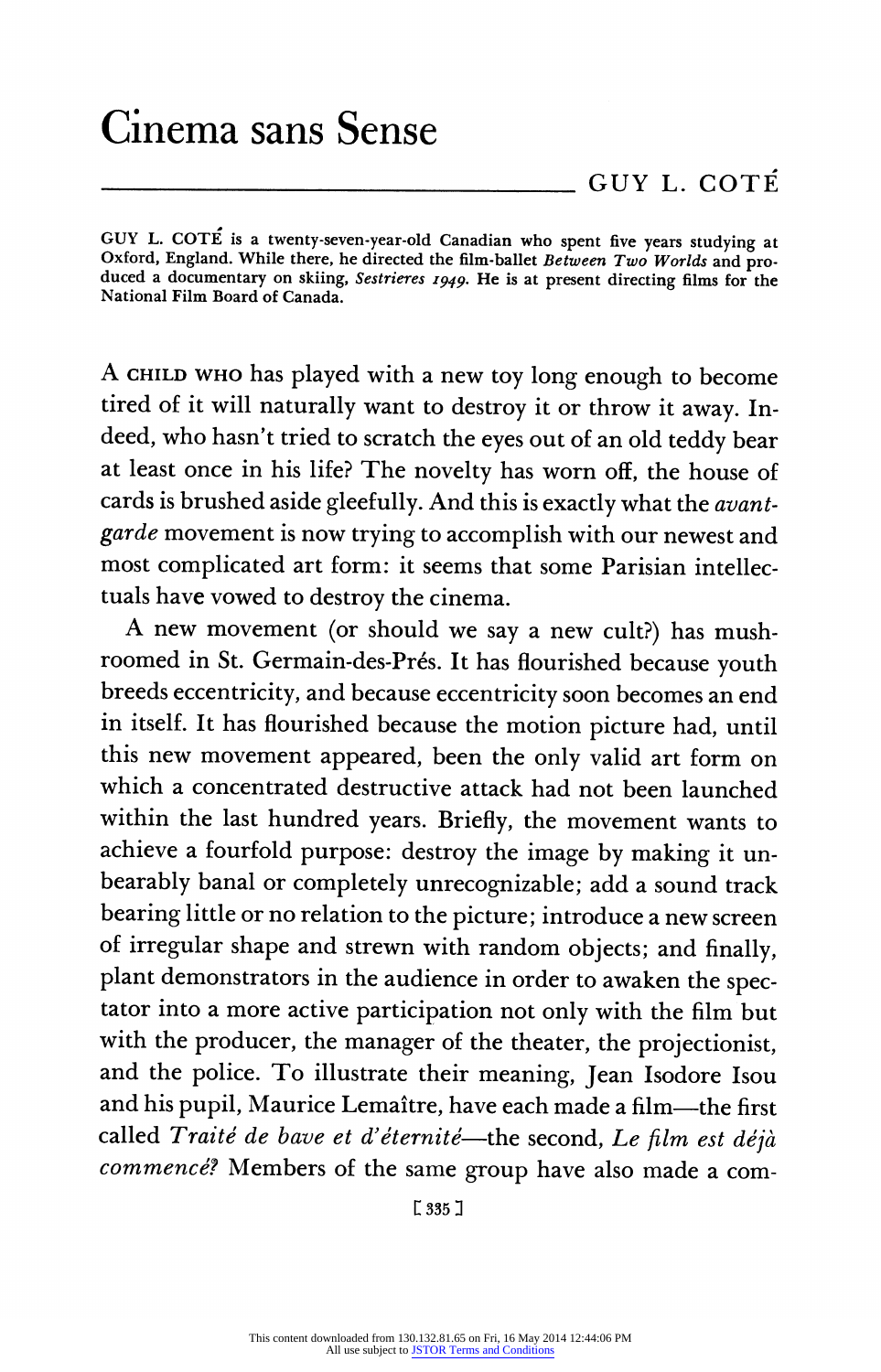**mercial effort called Desordre, which has already been disowned by some adherents as a trifle of no consequence. For the author this film seems to possess a certain verve; it is amusing enough, although it seems to be no revolution in film making.** 

Le film est déjà commencé?, although it has not yet been shown **under conditions entirely satisfactory to its maker, has been published in book form,' and, as such, it forms highly entertaining reading material. In it are separately described Sound, Image and "Spectator Manifestations." Before the showing itself, writes Lemaitre, a 16-mm. projector in the lobby of the theater projects some of the old classics, such as Intolerance. At the same time paid stooges first throw buckets of water at the waiting audience and then try to convince them to go elsewhere (suggesting, for example, a hotel room to a young couple). Once inside, the audience meets charwomen busy with their work, the imprecations of the manager, and a long speech by Maurice Lemaitre on the subject of his film.** 

**After this performance, the film begins with seven negative shots taken from any old movie, while someone recites a fragment of a lettrist poem (a sort of French double talk). The rest of the film has no visual continuity whatsoever; but it has a sound track which speaks chiefly about Maurice Lemaitre (who is not yet thirty years old), explains the ideas behind the film and its imaginary reception by the Press, and announces finally that the**  last reel has been lost-so the projection can't be finished and **please, will everybody go home?** 

Pour un cinéma ailleurs! is today the message of St. Germain**des-Pres; its battle cry has been heard in Cannes and can be read on innumerable yellow posters near the Latin-Quarter Cine-Clubs. The violence of the outcry could well be a reaction to our own excesses: writers on the cinema, when not abstracting themselves to the highest planes of specialist criticism, have hammered home to the populace that the film is VERY DEFINITELY an** 

<sup>&</sup>lt;sup>1</sup> Maurice Lemaître, Le film est déjà commencé? (Paris: Editions André Bonne, 1952).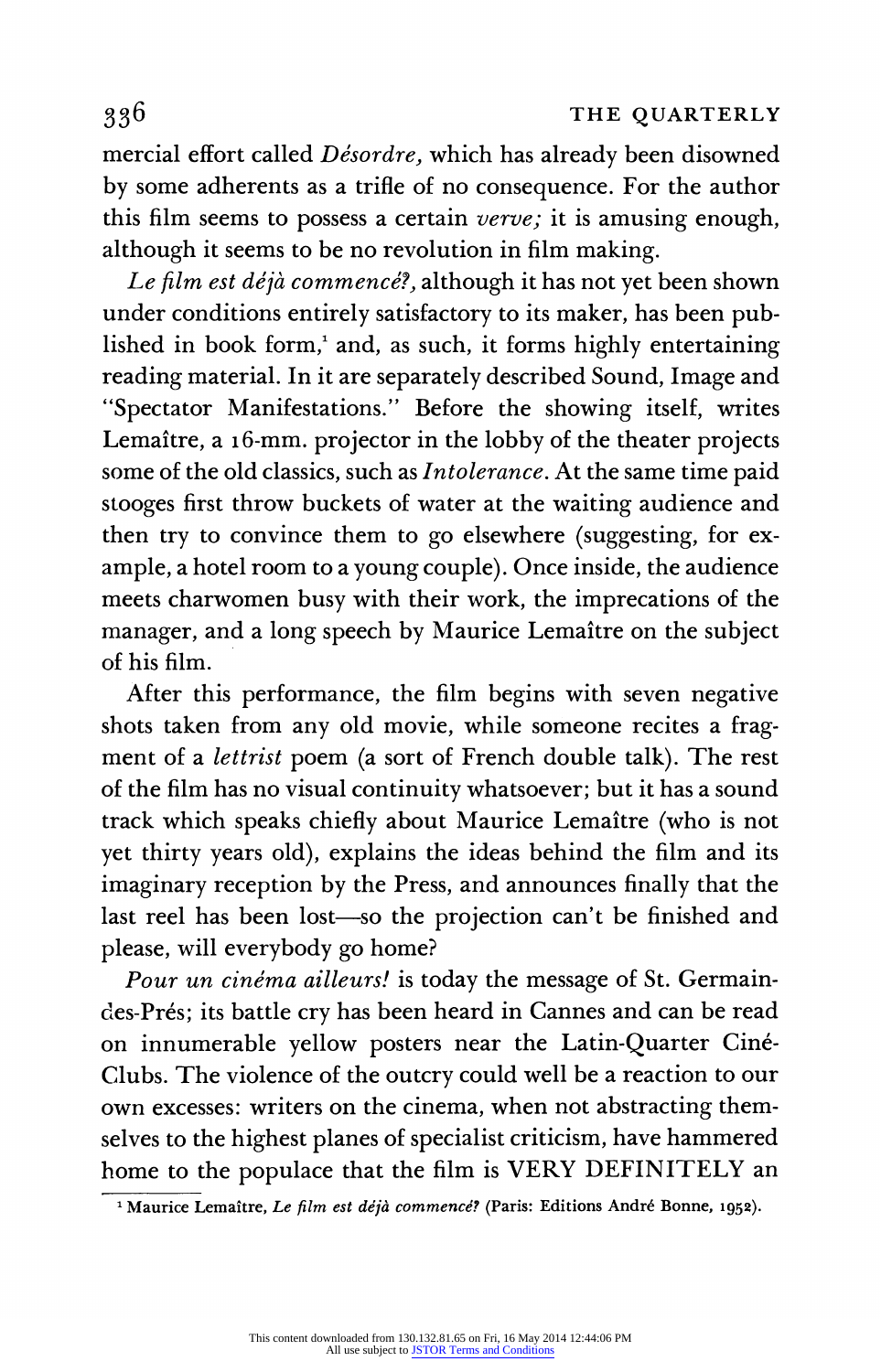**art. The theme was recently taken up by one Canadian Film Society that printed the motto "Film is an Art" hundreds of times,**  as background to their prospectus—somewhat like the "one dol**lar one dollar one" on the dollar bill. Excessive zeal may not necessarily be the correct approach to convert the cynical, but we do not think it is the overabundance of our enthusiasm which has prompted the Parisian intellectuals to revolt.** 

**Neither can we dismiss the Isou-Lemaitre movement as a spectacular stunt for the benefit of its animators. Although Lemaitre has openly admitted to the author that noise and publicity should be associated with the projection of his film, hoaxes do not live**  long in St. Germain-and this one has been going on for the last **three years.** 

**The chaotic activities of the lettrists, for all their eccentricity, stem from much clear-cut Gallic logic. Given the original premise-"The cinema has this in common with the churches, that in either we are bored to tears," about which one can argue but scarcely dogmatize-Isou and Lemaitre develop their theories with a precision of argument one could wish on some of our fuzzier film critics. Basing their contention on the general theory that any art form must first flourish but then inevitably degenerate, the lettrists divide the cinema's history into two phases: the first, amplique, is exemplified by the standard Hollywood product; the second, ciselant, will be the cinema of the future, the logical death of commercial film, rampaging through its sacrosanct tenets and financial superstructure.** 

**The writer of this article once asked Lemaitre if the presence of trained acrobats in front of the screen together with a philosophical lecture on the sound track about the principles of lettrism were not an attempted return to the dada movement of the**  'thirties, which to us today represents the *derrière-garde* at its **most stupefying. While agreeing to this viewpoint, Lemaitre added: "The presentation of my film may look like a dada evening, but that's just in order to wake the audience from their**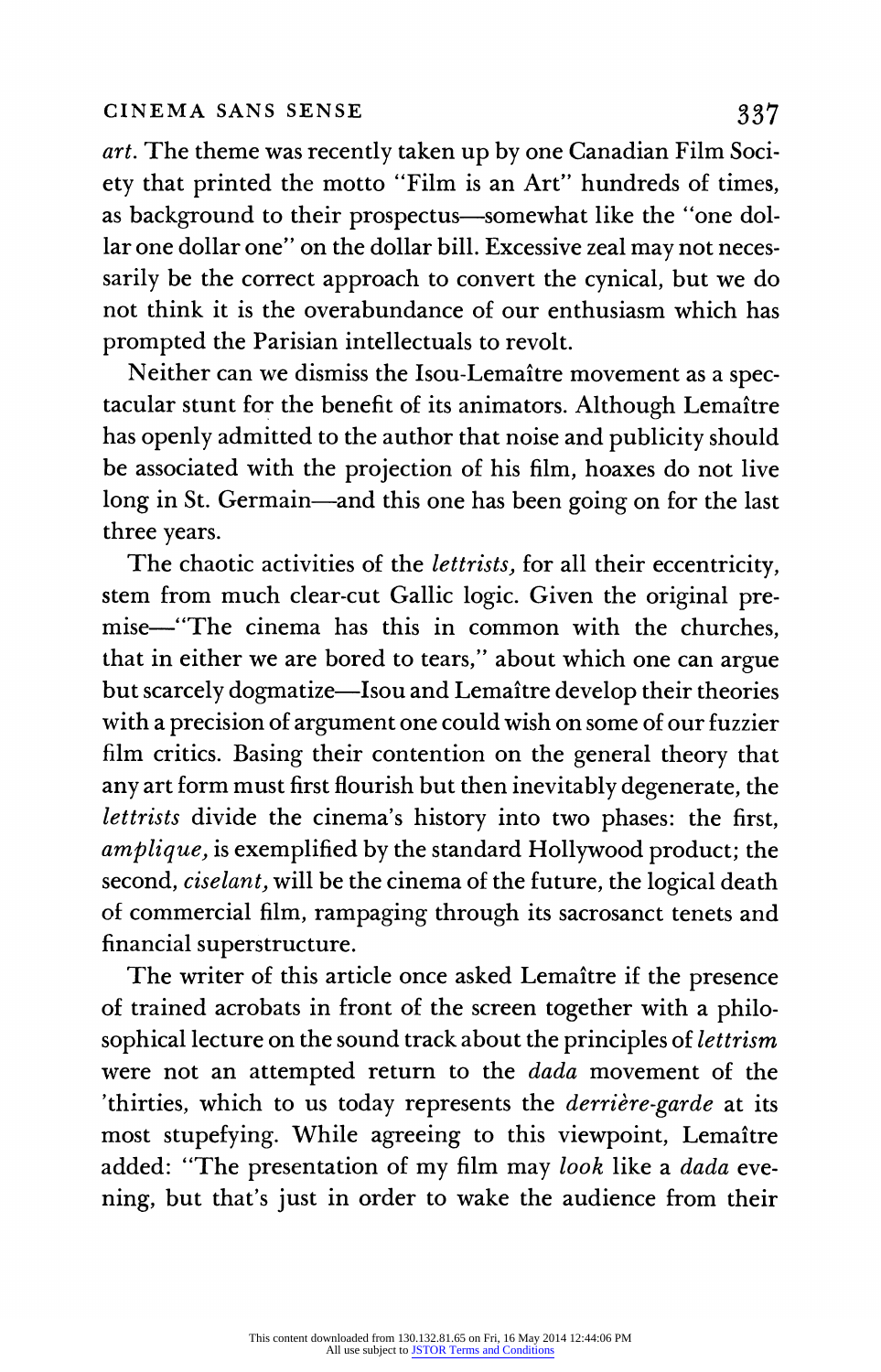**complacent stupor. I'm excited about my film because it is new.**  If someone had thought of le cinéma ciselant in 1930, my ideas **would no longer be valid; neither would I have the slightest interest in them."** 

**Certainly no other person has ever tried to make a feature film out of endless shots of himself wandering around the streets of St. Germain; nor has anyone ever dared to include in his film, under the pretext of "art," a few banal extracts from some American western or romantic film, daubed over with paint until nothing can be recognized any longer. Lemaitre has incorporated in his release print old laboratory scraps, alternate black and white leader, randomly scratched emulsion, and negatives that have been soaked in hot sudsy water to make the gelatine run and reticulate.**  When Isou showed his film, Traité de bave et d'éternité, at the **Cannes Festival a few years ago, before Jean Cocteau and the cream of the international critics, only the sound track had been completed. This he played for more than an hour, explaining away the black screen by saying that the images were not really important anyway. Quite possibly, at that time, the negatives were still being processed in a Bendix washing machine.** 

**Such a thorough disregard for all that is sacred to the cinematographer may amuse the hard-boiled film magnate, but the activities of the lettrist group are just a little disturbing, and seem to us indicative of a strange malaise. Is this movement a sign that the vanguard of thinking people no longer consider the cinema a valid art form? Or is it a sign that commercialism is sapping the life blood of the cinema, and that the artist, by being forced to compromise at every step, will sooner or later become as anaemic an individual as the lifeless films he wishes to disown? Some of these artists think Isou may not have to wait long before the cinema dies-but of a natural death. Thorold Dickinson has said that the art of the film has not made any significant progress since Griffith and Eisenstein. Jean Vigo's shooting star, after an instant of burning glory, spent itself too soon; and the great French avant-**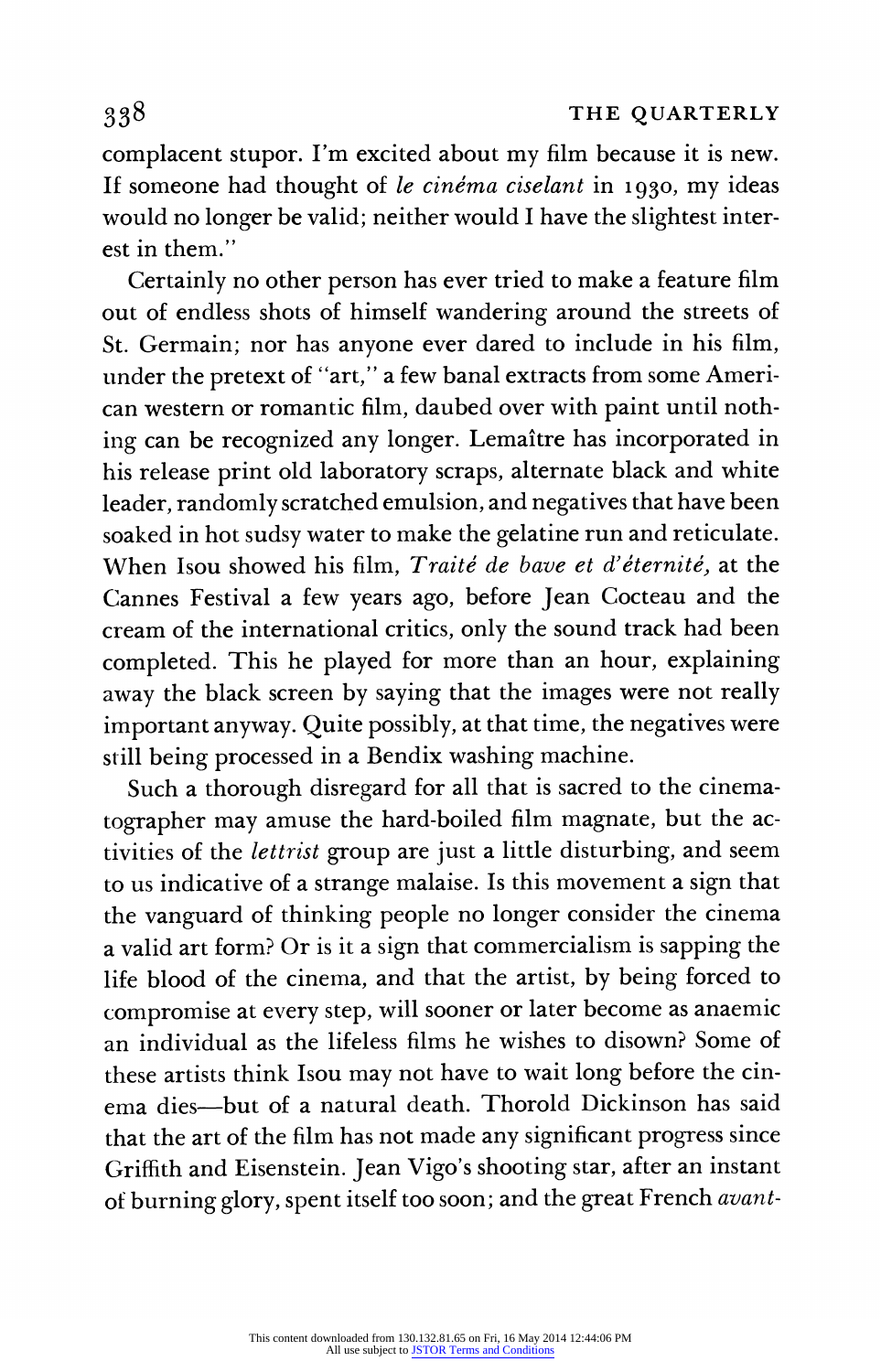**garde of the 1920's flickers only occasionally on the screens of isolated film libraries. Would that their creators could jump out of the reels, disrupt the complacency of the producer in his studio Cadillac, plant a few cobblestones in the way of those fluid-drive tracking shots.** 

**Now that television is with us, popular feeling also has it that the cinema's days may be numbered. Already we read of television drive-in theaters being jammed bumper to bumper, of rioting, of mass hysteria, of a box-office business that makes the Hollywood superlatives shrink to diminutives. And so the technicians are currently spending vast sums of money in an effort to perfect "panoramic cinemas." They are prepared for any solution except better movies. The discontent seems to lie deep within the industry itself. Film magnates fear that Technicolor and R.C.A. sound are passe, and that the audience of tomorrow will demand to be engulfed in stereoscopic image and stereophonic sounds-in fact Aldous Huxley's "feelies" may be a possibility for the next World's Fair.** 

**And what of the sour-puss critics who see in every 1953 package the pale carbon copy of a 1925 cliche? Some of them believe that there is nothing new under the sun, and that it is useless to look for new and exciting patterns through any camera lens. Many are asking whether the practice of remaking an old film, or of providing a series of sequels to any successful new one, or even of buying foreign pictures with the avowed purpose of copying them more or less slavishly, does not reveal, to say the least, a distinct lack of originality.** 

**Notwithstanding the qualms of artist, audience, and critic alike. the author thinks that Isou, his fellow "destructionists," and all those gloomy prophets are wrong-even if they are justified in feeling bored to tears by what they usually see on the screen. There are still many undiscovered alleyways in the labyrinth of film making, and the lettrists, stumbling among the slums and the dead ends, have forgotten that they might have looked elsewhere-**